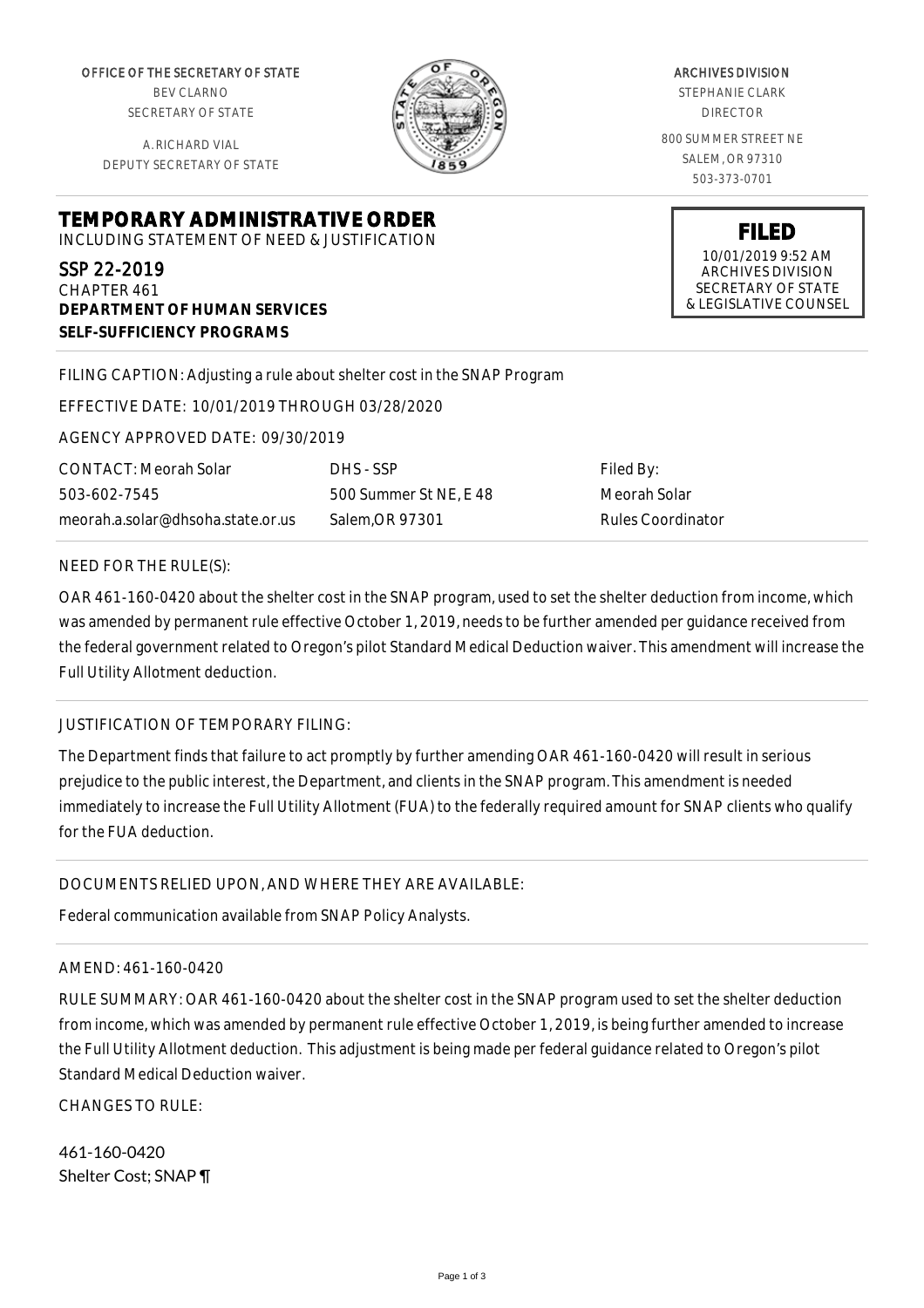(1) This rule explains how to calculate the shelter cost. The shelter cost is used to determine the shelter deduction (see OAR 461-160-0430). The shelter cost is the sum of the filing group's cost of housing plus an allowance for utilities, if the individual incurs a utility cost. The shelter deduction is based on the shelter cost but is subject to a limitation described in OAR 461-160-0430.¶

(2) Cost of housing.¶

(a) The following comprise the cost of housing if they are incurred with respect to the filing group's current residence or the home described in section (5) of this rule:¶

(A) Regular, periodic charges for the shelter of the filing group (see OAR 461-110-0370), such as rent, mortgage payments, and condominium or association fees. Late fees charged because a mortgage or rent payment was made late are not deductible.¶

(B) Property taxes, state and local assessments, and property insurance on the structure.¶

(C) Costs for repairing a home substantially damaged or destroyed by a natural disaster (such as a fire or flood), if such costs are not reimbursed.¶

(D) If the filing group is homeless and living in a vehicle---vehicle payments and collision and comprehensive insurance premiums for the vehicle.¶

(b) If housing costs are billed on a weekly or biweekly basis, the monthly cost is the weekly cost multiplied by 4.3 or the biweekly cost multiplied by 2.15.¶

(c) The filing group has the following choices about housing costs:¶

(A) The group may choose to apply the cost in the month it is billed or becomes due.¶

(B) The group may choose to have periodic costs averaged.¶

(C) For expenses that are billed less often than monthly, the group may choose to have them averaged over the period they are intended to cover.¶

(3) Shared housing. If the filing group shares housing costs with an individual in the dwelling who is not in the filing group, only the housing costs incurred by the filing group are included in the calculation. If the portion paid by an individual outside the filing group cannot be ascertained, the cost is apportioned among the individuals contributing to the cost. The pro rata share of those not in the filing group is deducted from the total, and the balance is considered a housing cost of the filing group.¶

(4) Cost for utilities.¶

(a) A filing group has a cost for utilities if it incurs a cost for heating or cooling; cooking fuel; electricity; water and sewerage; well installation and maintenance; septic tank system installation and maintenance; garbage and trash collection; service for a telephone, such as basic service fee, wire maintenance, subscriber line charges, relay center surcharges, 911 service, and taxes; or initial installation fees charged by a utility provider.¶

(b) If the group incurs no cost for utilities in either its current home or in the home described in section (5) of this rule, then the shelter cost is calculated without an allowance for utilities.¶

(c) If a homeless filing group uses a vehicle for shelter, the cost of fuel for the vehicle is considered a utility cost.¶ (d) If a filing group incurs a cost for utilities, then the utility allowance is one of the following:¶

(A) Allowance with heating or cooling. A full standard utility allowance of \$4414 per month is used if the household group (see OAR 461-110-0210) is billed for heating or cooling costs for its dwelling. Charges for any fuel and for electricity are considered heating costs if they are used for heating. A filing group who receives an energy assistance payment for the dwelling provided through the Low Income Energy Assistance Act of 1981 is eligible for the utility allowance established by this paragraph (A). This energy assistance payment must be greater than \$20 annually.¶

(B) Allowance without heating or cooling.¶

(i) A limited standard utility allowance of \$337 per month is used if the filing group is not billed for heating or cooling costs but is billed for at least two other costs enumerated in subsection (4)(a) of this rule.¶

(ii) An individual standard utility allowance of \$54 per month is used if the filing group is not billed for heating or cooling costs but is billed for only one of the costs enumerated in subsection (4)(a) of this rule other than the service cost for a telephone, including the related taxes or fees.¶

(iii) A telephone standard utility allowance of \$68 per month is used if the filing group is billed only for telephone